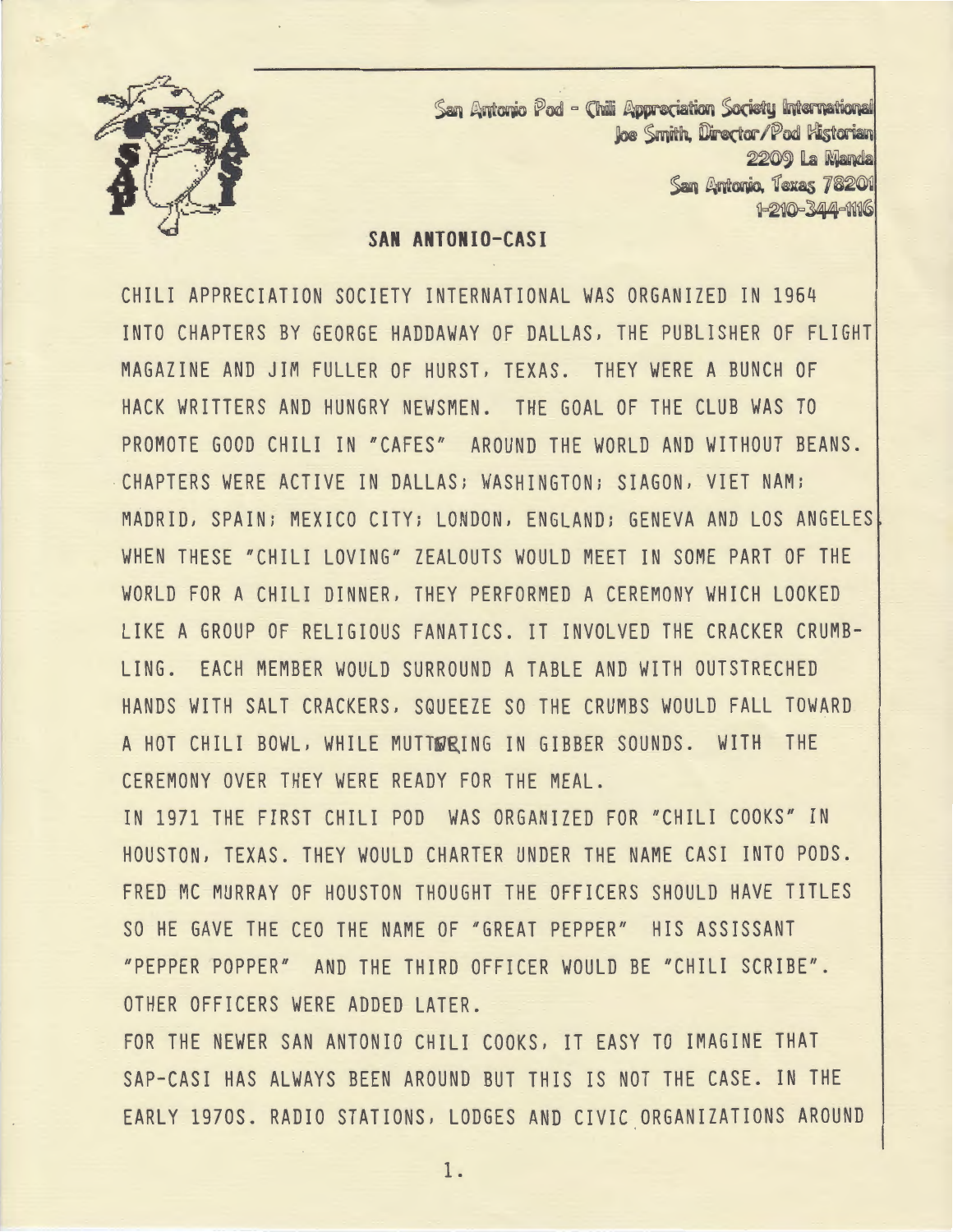THE SAN ANTONIO WERE HOLDING CHILI COOK-OFFS ON A REGULAR BASIS SO THERE WAS NO REAL PURPOSE FOR THE AREA TO HAVE A CHILI POD. O.HENRY SAID "CHILI CON CARNE" WAS DISCOVERED IN SAN ANTONIO IN 1820. . THE TEXAS CATTLE DRIVERS WHO DROVE CATTLE TO MARKET IN KANSAS FROM 1860 ro 1880 WERE SERVED A CHILI STEW WHICH LATER BECAME CHILI. IN 1893 DURING THE CHICACGO WORLDS FAIR, THE "CHILI QUEENS" OF SAN ANTONIO SET UP A CHILI STAND MAKING SAN ANTONIO KNOWN FOR CHILI CONCARNE. OH, BUT EGO AND SHOWMANSHIP RECONED THAT SAN ANTONIO SHOULD BE THE SECOND CITY TO HAVE A CHILI POD. IN 1974 THE FRAMEWORK WAS HATCHED FOR SAP-CASI MEMBERSHIP BY SOME CHILI PEOPLE INCLUDING BOB (YELLOW DOG) MARSH, A MASTER SHOWMAN. BOB MARSH WAS MADE THE GREAT PEPPER, CRASH STEWART WAS MADE PEPPER POPPER AND SHORTY FRY WAS TO BE THE CHILI PETINE. ON MAY 12, 1975 A MEETING FOR THE POD WAS HELD AT THE JERSEY LILLY ROOM OF PEARL BREWING COMPANY. AT THIS MEETING SAP-CASI WAS INITATED INTO THE CASI ORGANIZATION BY CHILI HEADS. ON OCTOBER 18, 1975 A COOK-OFF WAS HELD AT LA VILLITA IN SAN ANTONIO WHICH SOME CALL OUR FIRST COOK-OFF ALTHOUGH THE HOUSTON POD HELPED RUN IT. THIS COOK-OFF WAS KNOWN AS "TOURNAMENT OF CHAMPIONS". IT RAN FROM 11:00 AM UNTIL MIDNIGHT AND IT WAS FOR THEBENIFIT OF ST ANTHONY'S SPECIAL SCHOOL. SO ON MARCH 20, 1999 WHEN WE HAVE OUR ANNUAL CHILI COOK-OFF, IT WILL HAVE BEEN TWENTY FIVE YEARS SINCE FRAMEWORK FOR THE POD. WE ARE CALLING IT OUR "SILVER ANNIVERSARY" COOK-OFF.

ATTACHED IS A LIST OF OFFICERS WHO HAVE SERVED AND MADE THIS SECOND POD GREAT.

> JOE SMITH, SAP-CASI POD JANURARY 6, 1999 2. for Smith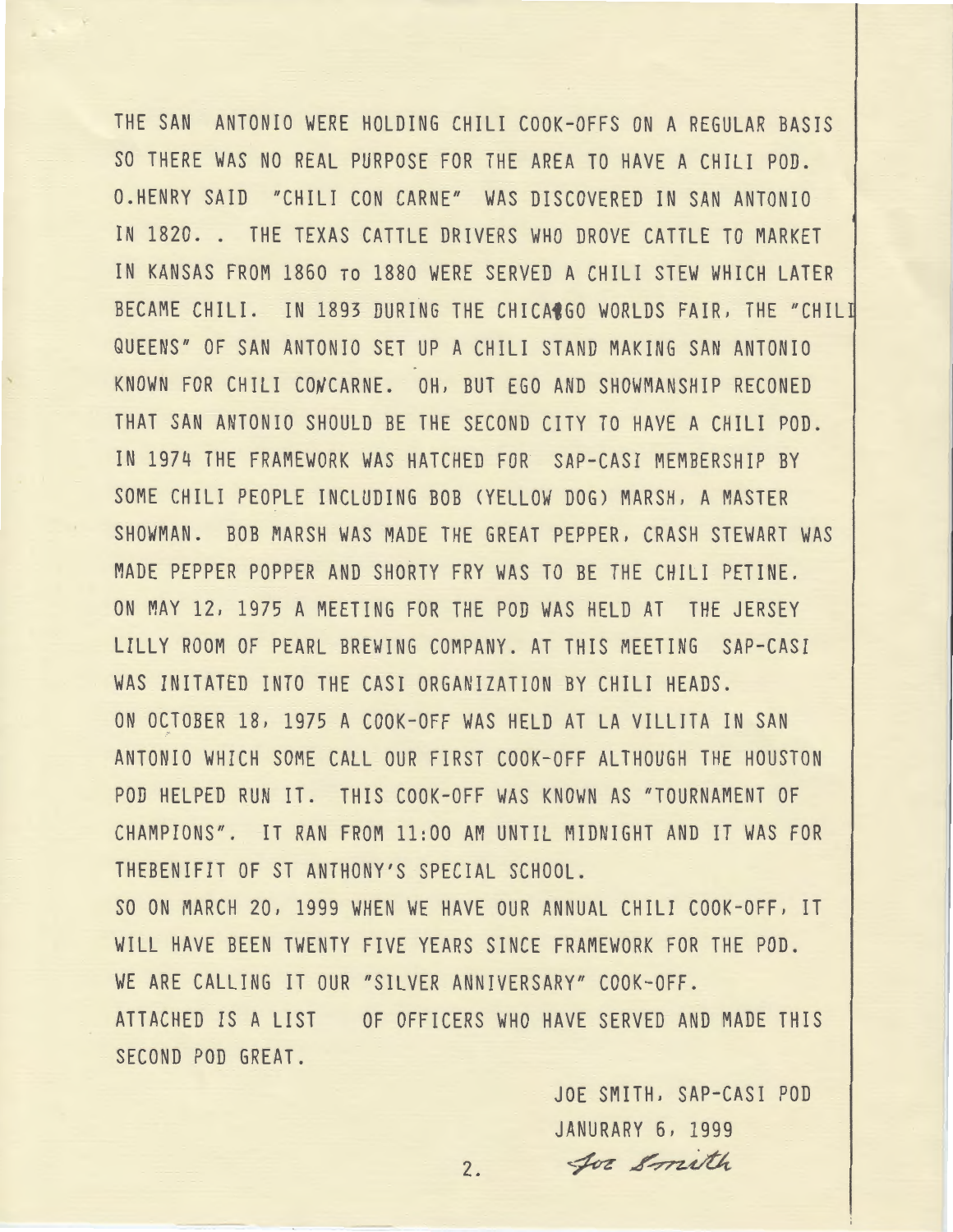#### **SAP-CASI**

#### CONCEIVED 1974 BORN 1975

BELOW ARE THE OFFICERS WHO WERE IMPORTANT IN MAKING SAN ANTONIO SAP-CASI GREAT DURING THE TWENTY FIVE YEARS SINCE CONCEPTION.

| YEAR      | GREAT PEPPER     | PEPPER POPPER                     |
|-----------|------------------|-----------------------------------|
| $74 - 75$ | ROBERT MARSH     | CRASH STEWART<br>MIKE MC GLOTHLM  |
| $75 - 76$ | ROBERT MARSH     | MIKE MC GLOTHLM                   |
| $76 - 77$ | ROBERT MARSH     | MIKE MC GLOTHLM                   |
| $77 - 78$ | MIKE MC GLOTHLM  | TOM PIKE                          |
| $78 - 79$ | MIKE MC GLOTHLM  | TOM PIKE                          |
| $79 - 80$ | TOM PIKE         | HERMAN CELLMER                    |
| $80 - 81$ | HERMAN CELLMER   | IRENE DUFFIELD                    |
| $81 - 82$ | HERMAN CELLMER   | IRENE DUFFIELD                    |
| $82 - 83$ | TOM PIKE         | FRANK METZ                        |
| $83 - 84$ | PAT IRVINE       | FRANK METZ                        |
| $84 - 85$ | JACK EMSWEILER   | DAVID TURNER                      |
| $85 - 86$ | FRANK METZ       | DAVID TURNER                      |
| $86 - 87$ | FRANK METZ       | DAVID TURNER                      |
| $87 - 88$ | MEL BURTON       | IRENE DUFFIELD                    |
| $88 - 89$ | MEL BURTON       | IRENE DUFFIELD                    |
| $89 - 90$ | IRENE DUFFIELD   | GEORGE JOWERS                     |
| $90 - 91$ | IRENE DUFFIELD   | GEORGE JOWERS                     |
| $91 - 92$ | GEORGE JOWERS    | DAVID TURNER                      |
| $92 - 93$ | GEORGE JOWERS    | DAVID TURNER                      |
| $93 - 94$ | DAVID TURNER     | LARRY HECHLER                     |
| $94 - 95$ | DAVID TURNER     | LARRY HECHLER                     |
| $95 - 96$ | LARRY HECHLER    | <b>JOYCE JOWERS</b>               |
| $96 - 97$ | JOYCE JOWERS     | ED PETSCHELT                      |
| $97 - 98$ | JOYCE JOWERS     | DAVID RICHARDSON                  |
| $98 - 99$ | DAVID RICHARDSON | ROBERT SCHRADE<br>JANET CIELENCKI |

OUR 25 TH ANNIVERSARY CHILI COOK-OFF WILL OCCUR MARCH 20, 1999

JOE SMITH 3. For Smith